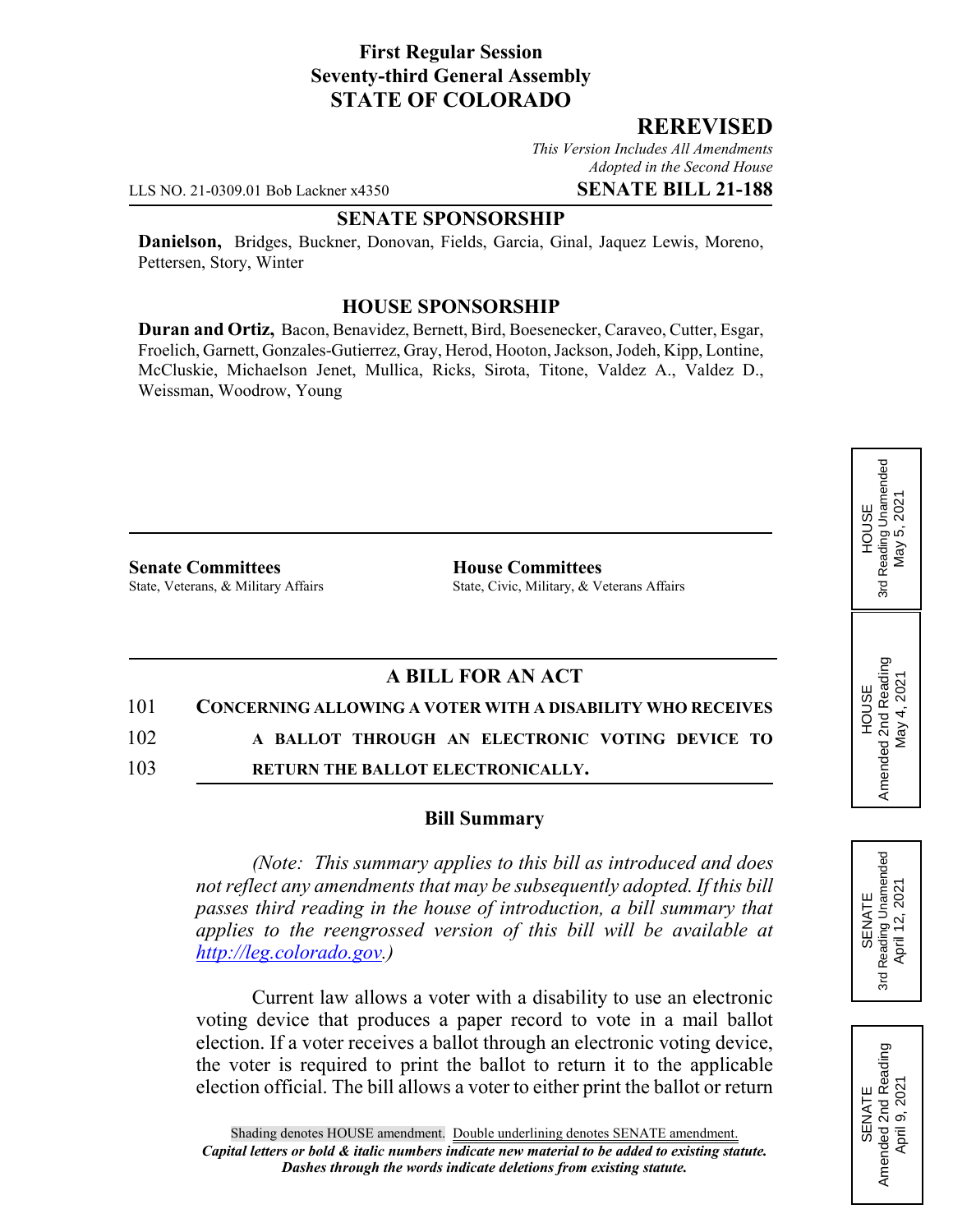the ballot by electronic transmission if printing the ballot is not feasible. Regardless of the method of return, the bill specifies that to be valid, a ballot must be received by the election official in the applicable jurisdiction before the close of polls on the day of the election.

| $\mathbf{1}$   | Be it enacted by the General Assembly of the State of Colorado:          |
|----------------|--------------------------------------------------------------------------|
| $\overline{2}$ | <b>SECTION 1.</b> In Colorado Revised Statutes, 1-5-706, amend           |
| 3              | $(2)(c)$ ; and <b>add</b> $(1.5)$ and $(2)(d)$ as follows:               |
| $\overline{4}$ | 1-5-706. Ballot access for voters with a disability - definition.        |
| 5              | (1.5) IN ADDITION TO THE PROCEDURES SPECIFIED IN SUBSECTION (1) OF       |
| 6              | SECTION, THE SECRETARY OF STATE SHALL ESTABLISH AN<br><b>THIS</b>        |
| 7              | ELECTRONIC TRANSMISSION SYSTEM THROUGH WHICH A VOTER WITH A              |
| 8              | DISABILITY MAY REQUEST AND RETURN A BALLOT.                              |
| 9              | $(2)$ (c) A voter with a disability who receives a ballot pursuant to    |
| 10             | this subsection (2) must MAY print AND RETURN the ballot sent by         |
| 11             | electronic transmission and such ballot OR MAY RETURN THE BALLOT BY      |
| 12             | ELECTRONIC TRANSMISSION IF THE VOTER AFFIRMS THE VOTER IS AN             |
| 13             | ELIGIBLE PERSON IN ACCORDANCE WITH SUBSECTION $(2)(d)$ OF THIS           |
| 14             | SECTION. TO BE VALID, A BALLOT RETURNED BY A VOTER PURSUANT TO           |
| 15             | THIS SUBSECTION (2) must INCLUDE A SIGNED AFFIDAVIT OR A COPY OF AN      |
| 16             | <b>ACCEPTABLE FORM OF IDENTIFICATION AS DEFINED IN SECTION 1-1-104</b>   |
| 17             | $(19.5)$ AND MUST be received by the election official in the applicable |
| 18             | jurisdiction before the close of polls on the day of the election.       |
| 19             | (d) AS USED IN THIS SECTION, "ELIGIBLE PERSON" MEANS AN                  |
| 20             | INDIVIDUAL WHO, REGARDLESS OF ANY OTHER DISABILITY:                      |
| 21             | $(I)$ Is BLIND;                                                          |
| 22             | (II)<br>HAS A VISUAL IMPAIRMENT OR PERCEPTUAL OR READING                 |
| 23             | DISABILITY THAT CANNOT BE IMPROVED TO GIVE VISUAL FUNCTION               |

-2- 188